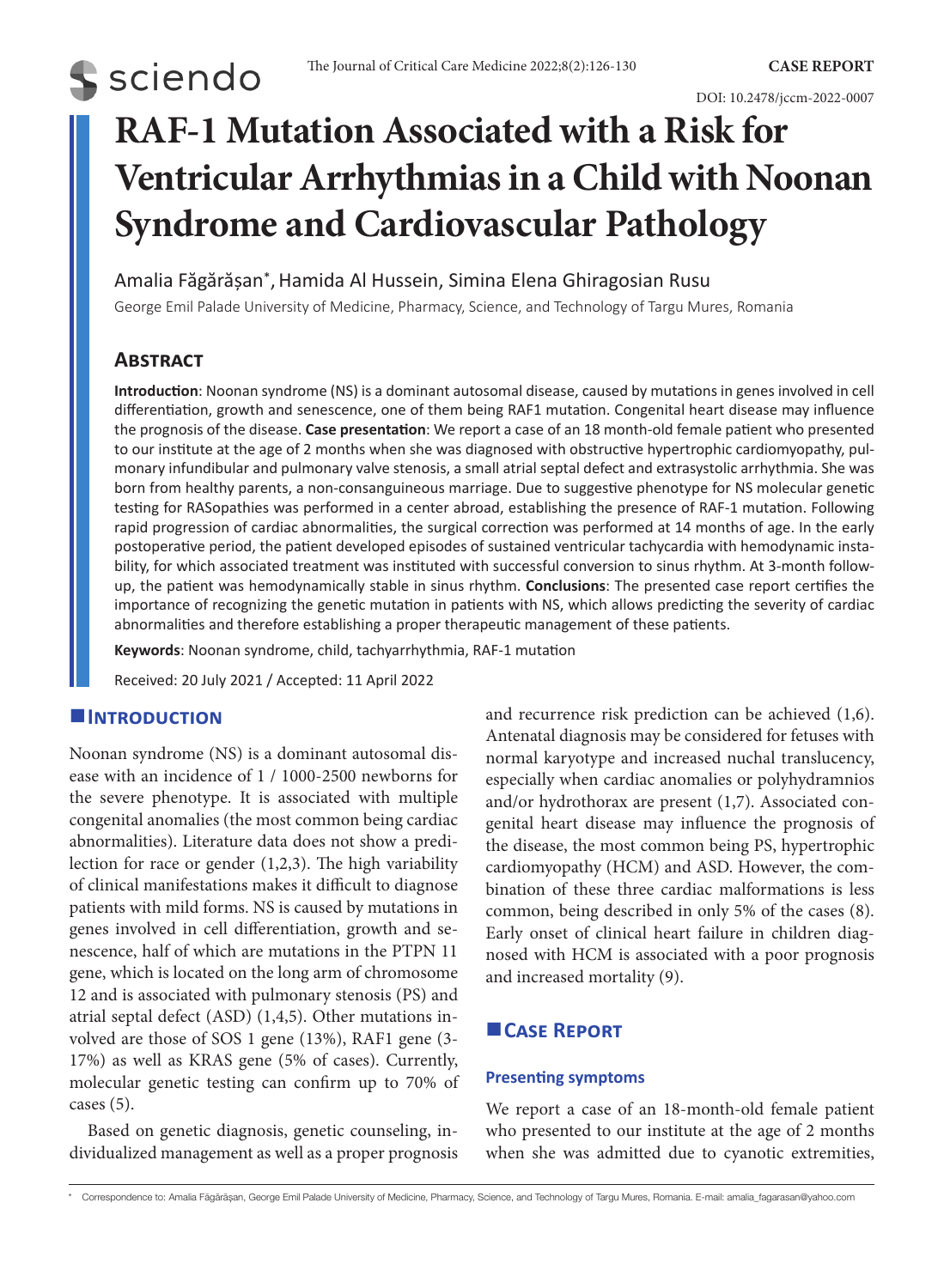fatigue while feeding and the presence of a precordial murmur since the neonatal period. She was born from healthy parents, a non-consanguineous marriage, with no history of exposure to teratogens during the antenatal period. No family history of genetic abnormalities or congenital cardiovascular malformations were revealed. The patient was the fourth-born child with a monitored, full-term pregnancy and vaginal delivery, weighing 2900 g, with an Apgar score of 8 at 1 minute postpartum and breastfed exclusively for the first year. The patient was hemodynamically stable at the first admission.

#### **Diagnostic criteria**

Physical examination revealed growth restriction, grade 1 malnutrition and suggestive phenotype for NS (facial dysmorphism with lower insertion of the ears, ocular hypertelorism, simian line and microcephaly); cardiovascular examination revealed arrhythmic heart sounds, heart rate of 88-120 beats/min, grade III/6 systolic murmur at the left sternal border, blood pressure of 80/60 mmHg, oxygen saturation of 97-98% and mild hepatomegaly. Electrocardiogram (ECG) at that moment showed extrasystolic arrhythmia with polymorphic supraventricular and ventricular extrasystoles (Fig.1).

2D, color and continuous-wave Doppler echocardiography showed obstructive hypertrophic cardiomyopathy (OHCM) predominantly in the septal region (Fig. 2, 3), pulmonary infundibular and valvular stenosis as well as a small ASD with a left to right shunt.

#### **Therapeutic approach and follow-up**

Treatment with Propranolol was initiated, however the patient presented functional hemodynamic instability



**Fig. 1 Electrocardiogram: heart rate: 90-120 beats/minute, extrasystolic arrhythmia with supraventricular and ventricular extrasystoles**

Available online at: www.jccm.ro The Journal of Critical Care Medicine 2022;8(2) **• 127**



**Fig. 2 Transthoracic echocardiography parasternal long axis view: hypertrophic cardiomyopathy predominantly septal (IVS-interventricular septum, LPW-left posterior ventricular wall, LA-left atrium, AoV-aortic valve)**



**Fig. 3 Continuous-wave Doppler apical 4 chambers view: hypertrophic cardiomyopathy predominantly septal with continuous-wave Doppler with a peak gradient in LVOT of 147 mmHg (LVOT-left ventricular outflow tract)**

(hypotension, bradycardia, irritability, and psychomotor agitation) which required subsequent dose adjustments.

Due to the suggestive phenotype for NS, molecular genetic testing for RASopathies was performed in a center abroad and revealed the presence of RAF-1 mutation. Due to rapid progression of the gradient in the left ventricular outflow tract (LVOT) and increasing severity of infundibular and valvular pulmonary stenosis with the occurrence of heart failure (growth retardation, fatigue while feeding, tachypnea, respiratory functional syndrome, hepatomegaly), - evolution is shown in Table 1- surgical correction was performed at 14 months of age, consisting of biventricular septal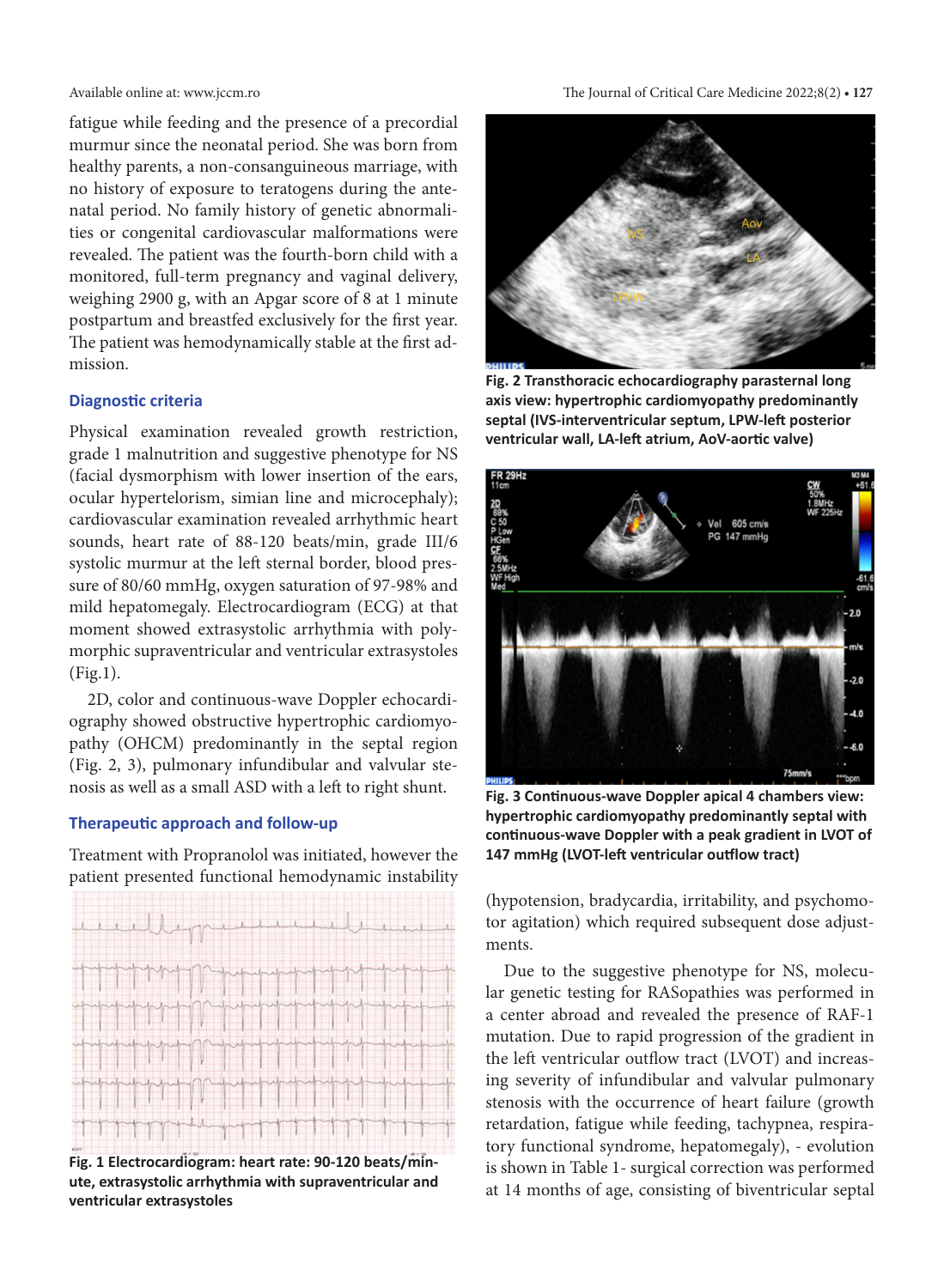| Parameters / Age          | 2 months old             | 5 months old           | 8 months old         | 11 months old            |
|---------------------------|--------------------------|------------------------|----------------------|--------------------------|
| IVS $(s)/$ IVS $(d)$ - cm | 2.03                     | 2.18/2.10              |                      | 2.12/1.85                |
| Peak gradient of Pul-     |                          |                        |                      |                          |
| monary stenosis valve     | 57                       | 75                     | 74                   | 128                      |
| (mmHg)                    |                          |                        |                      |                          |
| Peak gradient of pul-     |                          |                        |                      |                          |
| monary infundibular       | 28                       | 63                     | 63                   | 100                      |
| stenosis (mmHg)           |                          |                        |                      |                          |
| Peak gradient of          | 60                       | 140                    | 95                   | 78                       |
| LVOT(mmHg)                |                          |                        |                      |                          |
| Ponderal index /grade of  | 0.84/ dystrophy<br>grade | 0.7/dystrophy grade II | 0.62/dystrophy grade | 0.61/dystrophy grade III |
| dystrophy                 |                          |                        |                      |                          |

**Table 1 Evolutive state of the patient ( IVS (s) – interventicular septum – systolic, IVS (d) – interventricular septum – diastolic, LVOT – left ventricular outflow tract)**

myectomy and transannular patch enlargement of the right ventricular outflow tract and pulmonary artery. In the early postoperative period, the patient developed episodes of sustained ventricular tachycardia with hemodynamic instability, for which treatment with Amiodarone was initiated as well as continuing Propranolol therapy with successful conversion to sinus rhythm. At 3-month follow-up, the patient was hemodynamically stable, with a heart rate of 110 beats/minute, in sinus rhythm and gaining weight. Transthoracic echocardiography revealed a residual LVOT mean gradient of 60 mmHg, with preserved biventricular systolic and diastolic function. 24-hour Holter monitoring did not reveal arrhythmias, therefore Amiodarone therapy was ceased, while chronic drug therapy with Propranolol continued.

#### **Discussion**

NS includes various degrees of clinical manifestations with multiple congenital anomalies, therefore, a scoring system was created by Burgt I et al in 1994, to facilitate the diagnostic process (10). The scoring system includes major and minor criteria regarding facial features, cardiac defects, growth pattern, chest deformity, family history and others. Definitive diagnosis is established by the presence of two major criteria; one major criterion plus two minor criteria; two major criteria and one minor criterion or four minor criteria (10). The scoring system is important for early recognition and specific treatment. However, despite the presence of the scoring system, performing genetic testing, whenever possible, is important (10). The diagnosis of a genetic mutation allows the clinician to predict the severity of cardiac abnormalities, patient's evolution, as

well as overall prognosis according to the cardiovascular disease severity. Therefore, an optimal therapeutic management and complications prevention strategy can be properly achieved. In our case, diagnosis was established through the presence of three major criteria (facial dysmorphism, HCM and PS, grade 1 malnutrition) and the genetic mutation in RAF1 gene of 770C> T. This type of mutation is identified in NS with multiple lentigines as well (formerly named LEOPARD syndrome), with increased prevalence for HCM and frequent right ventricle and right ventricular outflow tract localization, with a worse prognosis compared to other forms (11). HCM is present in 20% of cases with NS due to non-sarcomere genetic mutations, entailing a worse prognosis compared to the idiopathic or familial type (12). Mutations in PTPN 11 gene are described in nearly 50% of cases, while mutations in SOS 1, RAF 1 and KARS genes are described in 25%, 15% and 5% respectively. Other gene mutations like NRAS, BRAF and MAP2K1 were described as well (13). Moreover, the risk of cardiac arrhythmias in patients with RASopathies (Costello syndrome, Noonan syndrome and Noonan syndrome with multiple lentigines) is well known due to the presence of cardiac electrophysiological abnormalities. Their presence in the first day of life can predict poor prognosis and a high mortality risk. Danielle t. et al reported a case of two premature infants with clinical features of NS with HCM. One of them presented accelerated ventricular rhythm in the first day of life, which was initially managed with a continuous esmolol drip and ultimately transitioned to propranolol. However, due to worsening of cardiac function, the death of the patient occurred despite aggressive medical management (14). These cardiac arrhythmias, in the absence of antiarrhythmic therapy,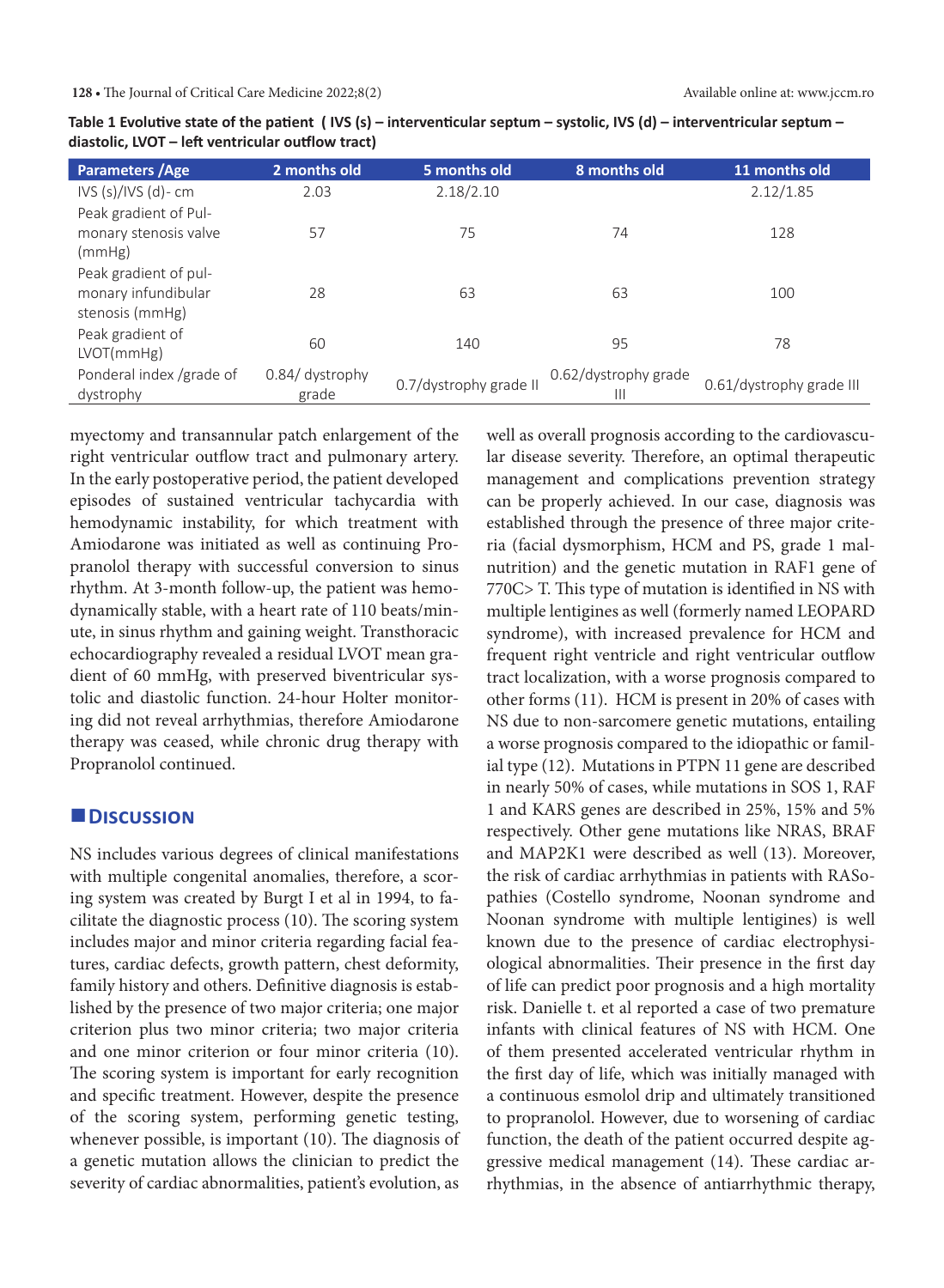can cause hemodynamic instability and the response to antiarrhythmic therapy is particular (14). In the presented case, ECG at presentation showed polymorphic extrasystoles for which treatment with Propranolol was initiated with subsequent dose adjustments due to poor tolerance. John L. Colquitt et. al retrospectively reviewed the medical records of patients with NS who were evaluated in their institution between 1963 and 2011. Their study demonstrated that most patients with NS have stable cardiac diseases with time, and prognosis depends primarily on the severity of the disease at presentation. Severe pathology, typically symptomatic in the form of severe PS and/or severe HCM, usually presents early in life, and these patients are at greatest risk for long-term morbidities (9). In our case, the first presentation was early (2 months old) and due to rapid progression of cardiac anomalies with the occurrence of heart failure, surgical correction was performed at 14 months of age with severe complications. The presence of pre-operative and post-operative cardiac arrhythmia can be a consequence of pressure changes in the context of OHCM. Studies have shown that in patients with increased shortening fraction, intracellular calcium concentration is increased due to the interdependence of intracellular calcium concentration and the force of myocardial contraction (15). In our case, postoperative episodes of ventricular tachycardia with hemodynamic instability were likely due to the existence of a highly arrhythmogenic substrate, with disruption of calcium release from the endoplasmic reticulum on account of the genetic mutation. Taking the abovementioned aspects into consideration, the risk of cardiac arrhythmia recurrence and the gradient recovery in the LVOT should be monitored. The timing, course, and prognosis of NS associated with HCM are variable and not well understood. Therefore, therapeutic approach should be individualized to each patient based on clinical features, results of molecular genetic testing for RASopathies, co-morbidities as well as evolution of cardiac diseases.

#### **Conclusions**

The presented case report describes a case of NS caused by a less common genetic mutation while presenting a rare combination of cardiac malformations. It certifies the importance of recognizing the genetic mutation in patients with NS, which allows predicting the severity of cardiac abnormalities and therefore establishing a proper therapeutic management of these patients.

#### **CONFLICT OF INTEREST**

None to declare.

#### **References**

- 1. Bhambhani V, Muenke M. Noonan Syndrome. Am Fam Physician.2014 Jan 1; 89 (1): 37-43
- 2. Mendez HM, Opitz JM. Noonan syndrome: a review. Am J Med Genet. 1985;21(3):493–506.
- 3. Shaw AC, Kalidas K, Crosby AH, Jeffery S, Patton MA. The natural history of Noonan syndrome: a long-term follow-up study. Arch Dis Child. 2007;92(2):128–132.
- 4. Tidyman WE, Rauen KA. The RASopathies: developmental syndromes of Ras/MAPK pathway dysregulation. Curr Opin Genet Dev. 2009;19(3):230–236.
- 5. Allanson JE, Roberts AE. Noonan syndrome. Gene-Tests: Reviews. National Center for Biotechnology Information. <http://www.ncbi.nlm.nih.gov/books/NBK1124>. Accessed May 23, 2021.
- 6. Allanson JE, Hall JG, Hughes HE, Preus M, Witt RD. Noonan syndrome: the changing phenotype. Am J Med Genet. 1985;21(3):507–514.
- 7. Baldassarre G, Mussa A, Dotta A, Banaudi E, Forzano S, Marinosci A, et al. Prenatal features of Noonan syndrome: prevalence and prognostic value. Prenat Diagn. 2011;31(10):949–954.
- 8. Natraj Setty H.S, Shankar S., Patil R., Santosh J., Yeriswamy M.C., Babu R. et al. Combined cardiac anomalies in Noonan syndrome: A case report. Int J Surg Case Rep. 2020; 72:32-36. Doi: 10.1016/j.ijscr.2020.05.048. Epub 2020 May 30. PMID: 32506025; PMCID: PMC7276397.
- 9. Colquitt JL, Noonan JA. Cardiac findings in Noonan syndrome on long-term follow-up. Congenit. Heart Dis. 2014 Mar-Apr;9(2):144-50. Doi: 10.1111/chd.12102. Epub 2013 Jun 10.
- 10. Vujanovic M, Stankovic-Babic G., Cekic S. Noonan Syndrome – case report. Acta Medica Medianae. 2014; 53(2). UDC: 616- 007-053.2-071:617.7. Doi:10.5633/amm.2014.0209
- 11. Jaouadi H, Chehida AB, Kraoua L, Etchevers HC, Argiro L, Kasdallah N et al. A severe clinical phenotype of Noonan syndrome with neonatal hypertrophic cardiomyopathy in the second case worldwide with RAF1 S259Y neomutation. Genet Res (Camb). 2019 Apr 29;101: e6. Doi: 10.1017/ S0016672319000041. PMID: 31030682; PMCID: PMC7045029.
- 12. [Veselka J,](https://www.ncbi.nlm.nih.gov/pubmed/?term=Veselka%20J%5BAuthor%5D&cauthor=true&cauthor_uid=27912983) Anavekar NS, [Charron P](https://www.ncbi.nlm.nih.gov/pubmed/?term=Charron%20P%5BAuthor%5D&cauthor=true&cauthor_uid=27912983). Hypertrophic obstructive cardiomyopathy. [Lancet.](https://www.ncbi.nlm.nih.gov/pubmed/27912983) 2017 Mar 25;389(10075):1253- 1267. Doi: 10.1016/S0140-6736(16)31321-6. Epub 2016 Nov 30.
- 13. Elliott PM, Anastasakis A, Borger MA, Borggrefe M, Cecchi F, Charron P et al. ESC Guidelines on diagnosis and management of hypertrophic cardiomyopathy: the Task Force for the Diagnosis and Management of Hypertrophic Cardiomyopathy